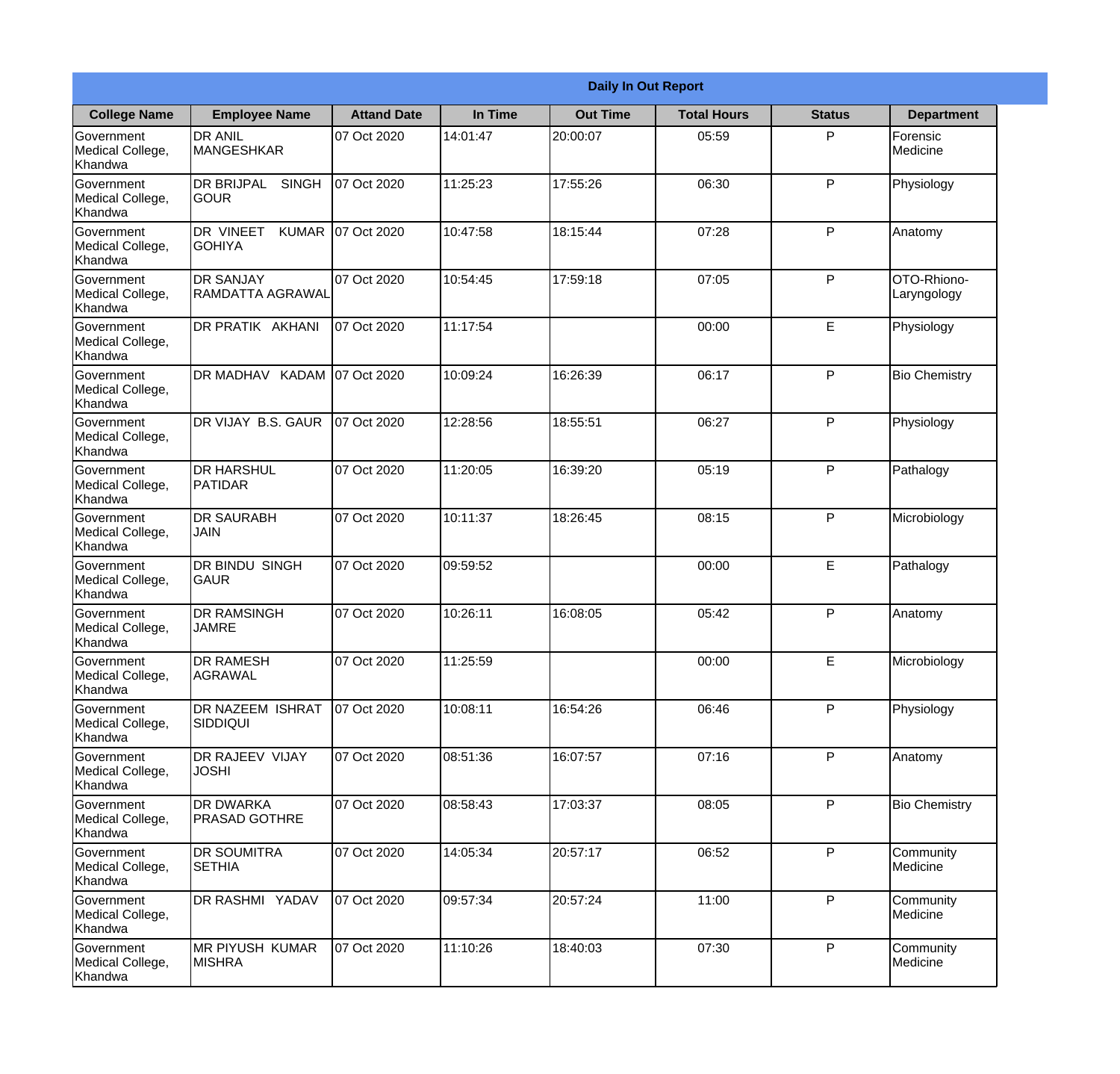| <b>Designation</b>                  | <b>Category</b>     |
|-------------------------------------|---------------------|
| Assistant Professor   Para Clinical |                     |
| Demonstrator/Tutor   Non Clinical   |                     |
| Professor                           | Non Clinical        |
| Professor                           | Clinical            |
| <b>Assistant Professor</b>          | Non Clinical        |
| Assistant Professor   Non Clinical  |                     |
| Associate Professor Non Clinical    |                     |
| Assistant Professor   Para Clinical |                     |
| Associate Professor Para Clinical   |                     |
| Associate Professor Para Clinical   |                     |
| Demonstrator/Tutor                  | Non Clinical        |
| Assistant Professor   Para Clinical |                     |
| Professor                           | <b>Non Clinical</b> |
| Assistant Professor   Non Clinical  |                     |
| Demonstrator/Tutor                  | Non Clinical        |
| <b>Assistant Professor</b>          | Para Clinical       |
| <b>Assistant Professor</b>          | Para Clinical       |
| Statistician                        | Para Clinical       |

**Daily In Out Report**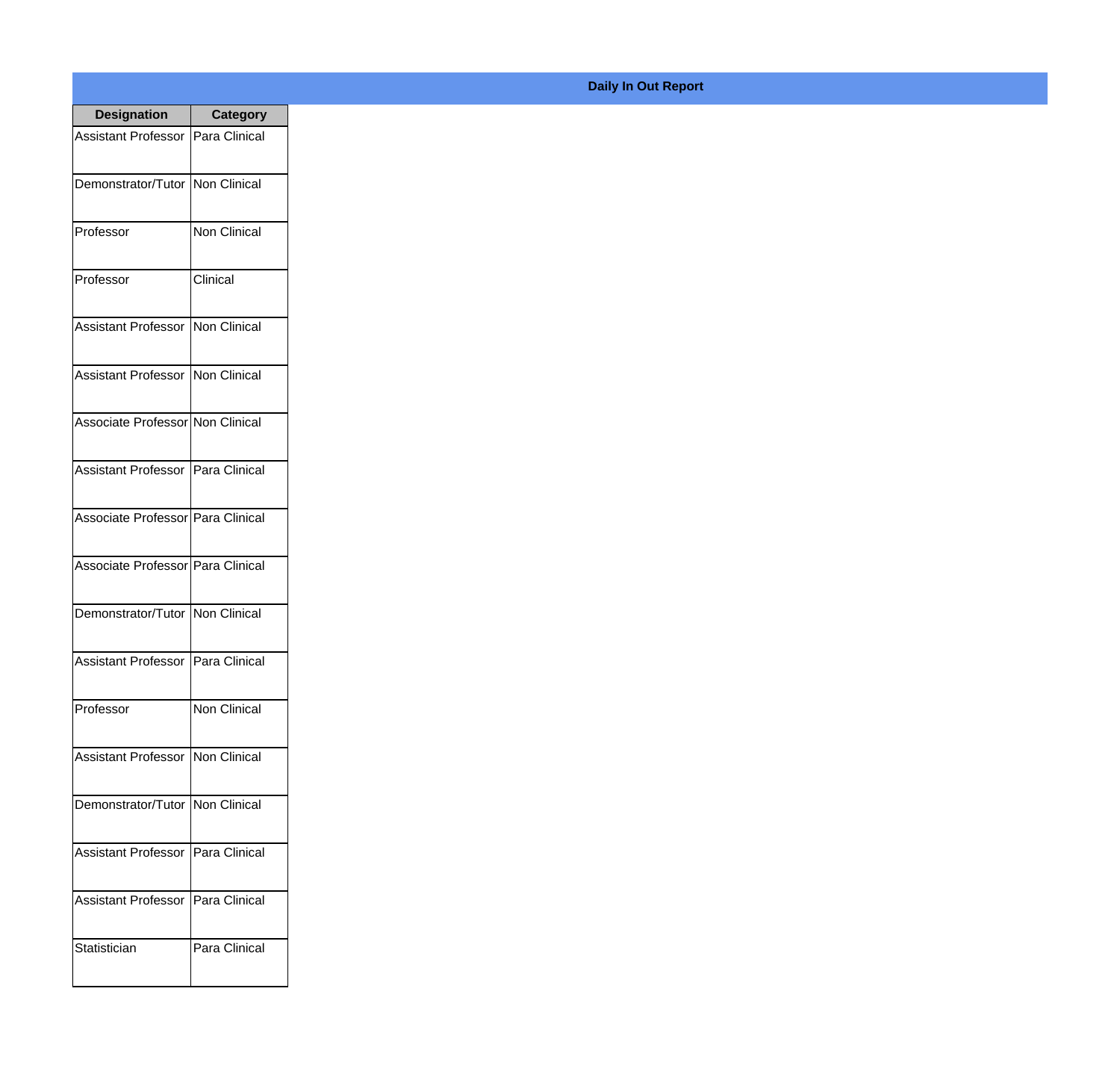|                                                  |                                                       |             |          |          | <b>Daily In Out Report</b> |              |                            |
|--------------------------------------------------|-------------------------------------------------------|-------------|----------|----------|----------------------------|--------------|----------------------------|
| <b>Government</b><br>Medical College,<br>Khandwa | DR PRAMILA VERMA 07 Oct 2020                          |             | 13:38:16 |          | 00:00                      | E            | Paediatrics                |
| <b>Government</b><br>Medical College,<br>Khandwa | DR RAKESH KUMAR<br><b>SHIVHARE</b>                    | 07 Oct 2020 | 10:07:53 |          | 00:00                      | E            | Microbiology               |
| <b>Government</b><br>Medical College,<br>Khandwa | <b>DR GARIMA</b><br>AGRAWAL VARSHNEY                  | 07 Oct 2020 | 10:34:03 | 15:55:57 | 05:21                      | P            | Paediatrics                |
| <b>Government</b><br>Medical College,<br>Khandwa | <b>DR SIDDHARTH</b><br><b>BANODE</b>                  | 07 Oct 2020 | 09:20:01 | 16:26:28 | 07:06                      | P            | Pharmacology               |
| <b>Government</b><br>Medical College,<br>Khandwa | DR PRIYA KAPOOR<br>KAPOOR                             | 07 Oct 2020 | 10:51:47 |          | 00:00                      | E            | Pathalogy                  |
| <b>Government</b><br>Medical College,<br>Khandwa | <b>DR SAPNA</b><br><b>MAHESHRAM</b>                   | 07 Oct 2020 | 11:09:51 | 17:53:23 | 06:44                      | $\mathsf{P}$ | Community<br>Medicine      |
| Government<br>Medical College,<br>Khandwa        | <b>DR AJAY</b><br>INARWARIYA                          | 07 Oct 2020 | 10:35:54 | 19:03:55 | 08:28                      | P            | Microbiology               |
| Government<br>Medical College,<br>Khandwa        | DR RAKESH SINGH<br><b>HAZARI</b>                      | 07 Oct 2020 | 16:09:36 |          | 00:00                      | E            | Pathalogy                  |
| Government<br>Medical College,<br>Khandwa        | <b>DR ANANT</b><br><b>TUKARAM PAWAR</b>               | 07 Oct 2020 | 20:57:06 |          | 00:00                      | E            | Community<br>Medicine      |
| <b>Government</b><br>Medical College,<br>Khandwa | DR SHAIKH M.KHALIQ 07 Oct 2020                        |             | 11:05:15 |          | 00:00                      | E            | <b>Bio Chemistry</b>       |
| <b>Government</b><br>Medical College,<br>Khandwa | DR AJAY GANGJI                                        | 07 Oct 2020 | 09:44:18 |          | 00:00                      | E            | <b>General Surgery</b>     |
| Government<br>Medical College,<br>Khandwa        | <b>DR SITARAM</b><br>SOLANKI                          | 07 Oct 2020 | 11:12:57 |          | 00:00                      | E            | Forensic<br>Medicine       |
| <b>Government</b><br>Medical College,<br>Khandwa | <b>DR NITESHKUMAR</b><br>KISHORILAL<br><b>RATHORE</b> | 07 Oct 2020 | 11:10:59 | 16:32:00 | 05:22                      | P            | Pharmacology               |
| Government<br>Medical College,<br>Khandwa        | <b>DR PRIYESH</b><br><b>MARSKOLE</b>                  | 07 Oct 2020 | 20:57:31 |          | 00:00                      | $\mathsf E$  | Community<br>Medicine      |
| Government<br>Medical College,<br>Khandwa        | <b>DR SANGEETA</b><br><b>CHINCHOLE</b>                | 07 Oct 2020 | 11:08:50 |          | 00:00                      | E            | Physiology                 |
| Government<br>Medical College,<br>Khandwa        | DR NEERAJ KUMAR                                       | 07 Oct 2020 | 09:12:48 | 13:41:11 | 04:29                      | P            | Dentisry                   |
| Government<br>Medical College,<br>Khandwa        | DR VIJAY NAYAK                                        | 07 Oct 2020 | 11:55:54 |          | 00:00                      | E            | Anatomy                    |
| Government<br>Medical College,<br>Khandwa        | DR SUNIL BAJOLIYA                                     | 07 Oct 2020 | 09:37:39 |          | 00:00                      | E            | OTO-Rhiono-<br>Laryngology |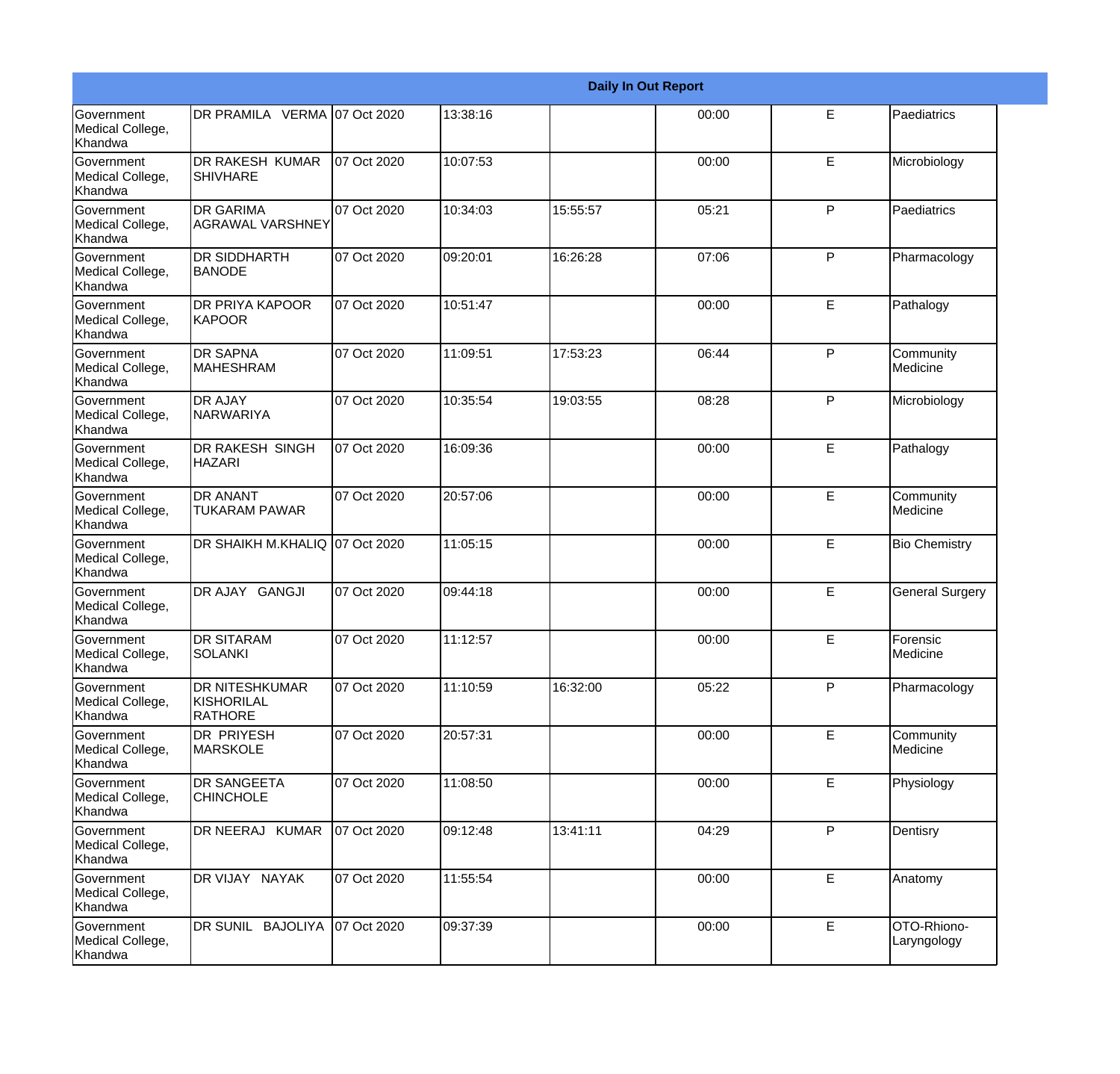| Professor                         | Clinical      |
|-----------------------------------|---------------|
| Demonstrator/Tutor Para Clinical  |               |
|                                   |               |
| Associate Professor Clinical      |               |
| Associate Professor Para Clinical |               |
| Demonstrator/Tutor Para Clinical  |               |
| Associate Professor Para Clinical |               |
| Demonstrator/Tutor Para Clinical  |               |
| Professor                         | Para Clinical |
| Professor                         | Para Clinical |
| Professor                         | Non Clinical  |
| Professor                         | Clinical      |
| Demonstrator/Tutor Para Clinical  |               |
| Demonstrator/Tutor Para Clinical  |               |
| Associate Professor Para Clinical |               |
| Demonstrator/Tutor   Non Clinical |               |
| Assistant Professor Clinical      |               |
| Associate Professor Non Clinical  |               |
|                                   |               |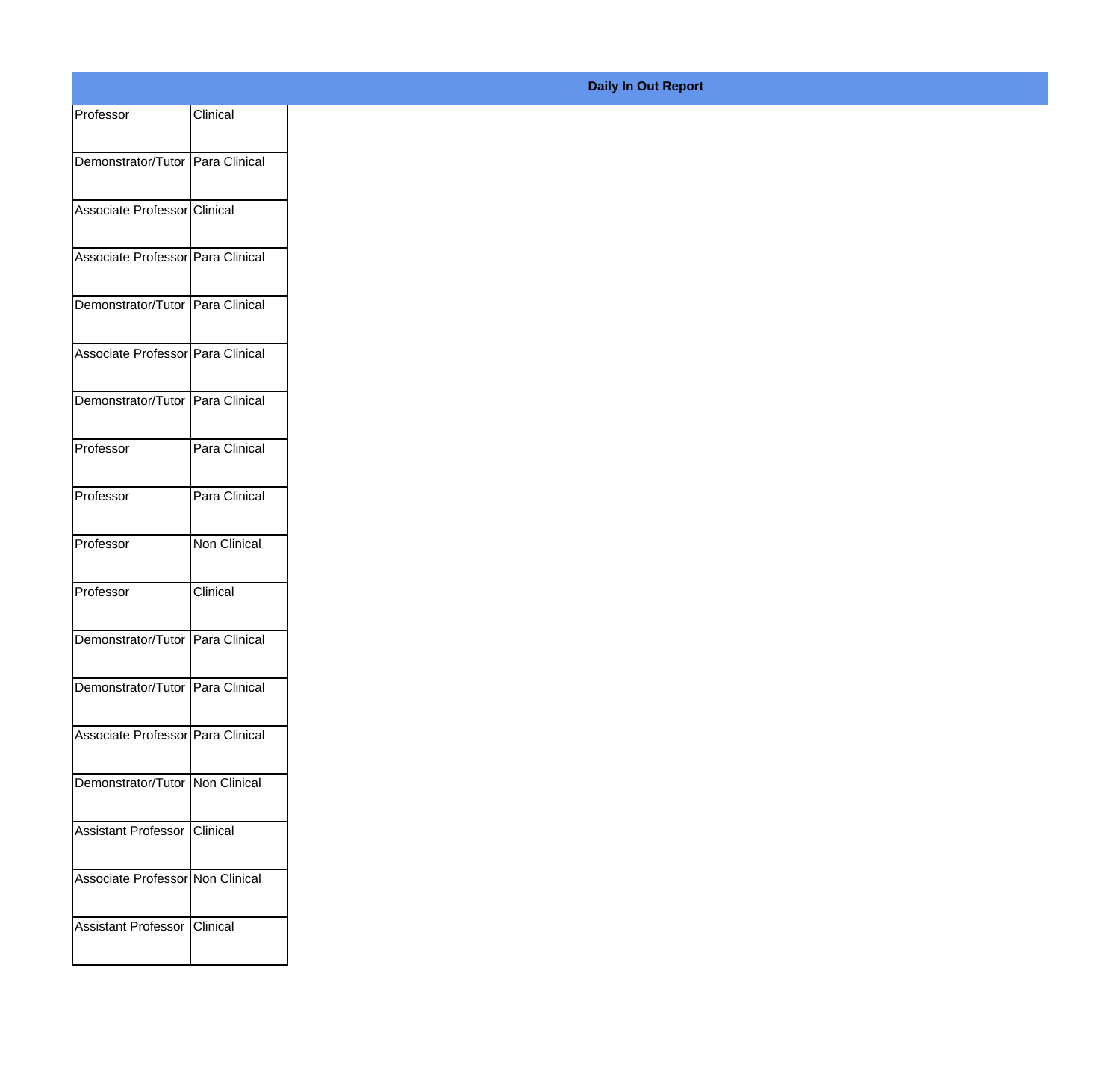|                                                  |                                               |             |          |          | <b>Daily In Out Report</b> |   |                             |
|--------------------------------------------------|-----------------------------------------------|-------------|----------|----------|----------------------------|---|-----------------------------|
| Government<br>Medical College,<br><b>Khandwa</b> | IDR NISHA MANDLOI<br> PANWAR                  | 07 Oct 2020 | 10:04:18 | 17:07:06 | 07:03                      | P | Obstetrics &<br>Gynaecology |
| <b>Government</b><br>Medical College,<br>Khandwa | DR NANDINI DIXIT                              | 07 Oct 2020 | 10:06:31 |          | 00:00                      | E | Paediatrics                 |
| Government<br>Medical College,<br>Khandwa        | <b>DR SATISH</b><br><b>CHANDEL</b>            | 07 Oct 2020 | 09:44:51 | 16:23:35 | 06:39                      | P | Pharmacology                |
| Government<br>Medical College,<br><b>Khandwa</b> | <b>DR JITENDRA</b><br><b>AHIRWAR</b>          | 07 Oct 2020 | 10:43:50 |          | 00:00                      | E | Pathalogy                   |
| Government<br>Medical College,<br><b>Khandwa</b> | <b>DR MUKTESHWARI</b><br><b>GUPTA</b>         | 07 Oct 2020 | 10:55:18 | 17:19:23 | 06:24                      | P | Pharmacology                |
| Government<br>Medical College,<br>Khandwa        | <b>DR PURTI AGARWAL</b><br><b>SAINI</b>       | 07 Oct 2020 | 10:40:52 |          | 00:00                      | E | Pathalogy                   |
| Government<br>Medical College,<br><b>Khandwa</b> | DR YASHPAL RAY                                | 07 Oct 2020 | 10:44:52 |          | 00:00                      | E | Anatomy                     |
| <b>Government</b><br>Medical College,<br>Khandwa | IDR DEEPIKA<br> PANWAR                        | 07 Oct 2020 | 11:29:42 |          | 00:00                      | E | <b>Bio Chemistry</b>        |
| Government<br>Medical College,<br>Khandwa        | <b>IDR SHAILENDRA</b><br><b>SINGH CHOUHAN</b> | 07 Oct 2020 | 10:35:57 |          | 00:00                      | E | Orthopaedics                |
| <b>Government</b><br>Medical College,<br>Khandwa | MOHIT GARG                                    | 07 Oct 2020 | 09:57:32 |          | 00:00                      | E | <b>General Medicine</b>     |